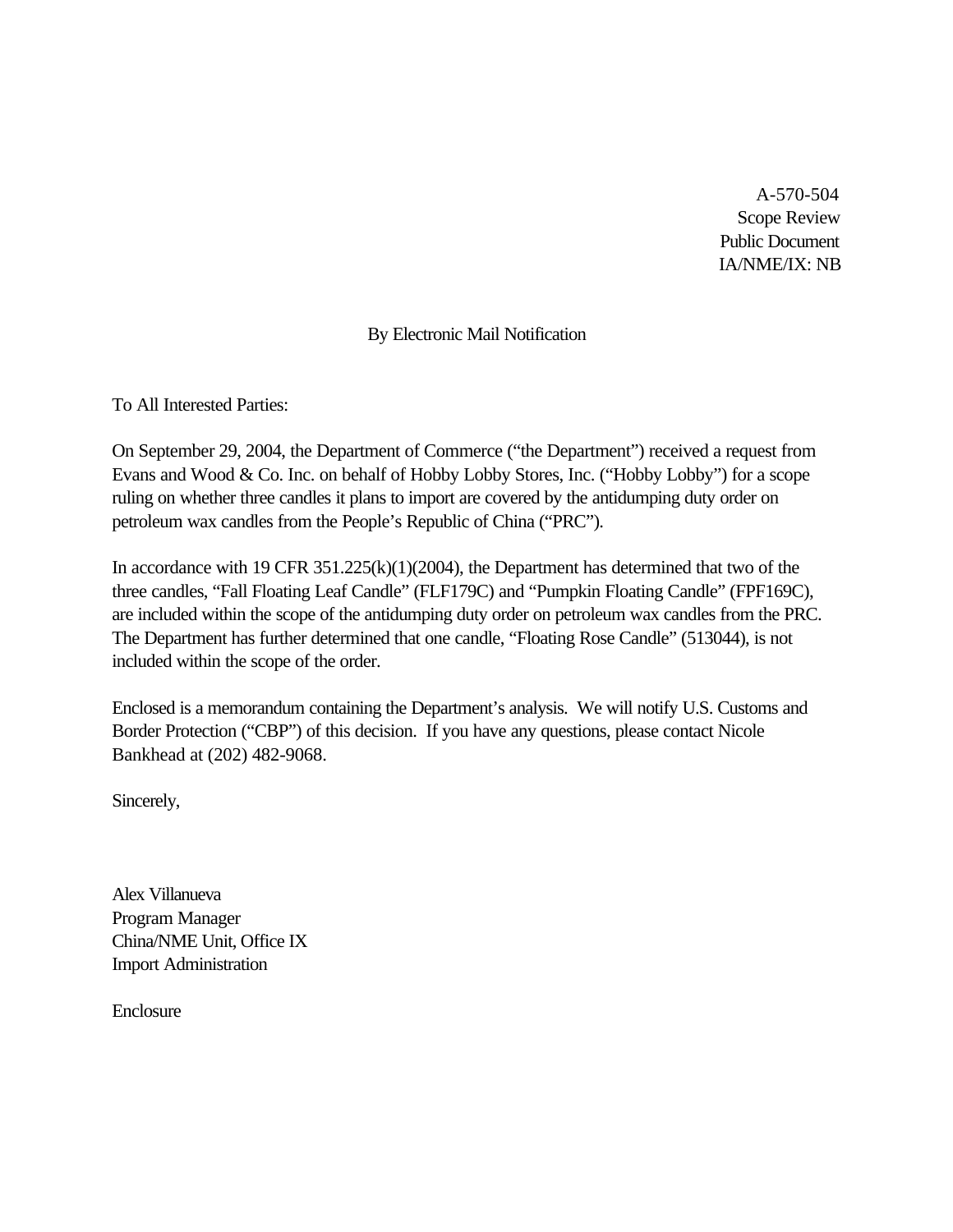A-570-504 Scope Review Public Document IA/NME/IX: NB

| <b>MEMORANDUM FOR:</b> | Barbara E. Tillman<br><b>Acting Deputy Assistant Secretary</b><br>for Import Administration                                                                                                                   |
|------------------------|---------------------------------------------------------------------------------------------------------------------------------------------------------------------------------------------------------------|
| FROM:                  | James C. Doyle<br><b>Office Director</b><br>AD/CVD Enforcement, NME Unit, Office IX                                                                                                                           |
| <b>SUBJECT:</b>        | Final Scope Ruling: Antidumping Duty Order on Petroleum Wax<br>Candles From the People's Republic of China (A-570-504);<br>Evans and Wood & Co. Inc. on behalf of Hobby Lobby Stores, Inc.<br>("Hobby Lobby") |

#### **Summary**

On September 29, 2004, the Department of Commerce ("the Department") received a request from Evans and Wood  $& Co.$  Inc. on behalf of Hobby Lobby for a scope ruling to determine whether its "Fall Floating Leaf Candle," "Pumpkin Floating Candle," and "Floating Rose Candle" are included within the scope of the antidumping duty order on petroleum wax candles from the People's Republic of China ("PRC"). Antidumping Duty Order: Petroleum Wax Candles from the People's Republic of China, 51 FR 30686 (August 28, 1986) ("Order"). In accordance with 19 CFR 351.225(k)(1), the Department finds that two of Hobby Lobby's three candles, "Fall Floating Leaf Candle" and "Pumpkin Floating Candle," are included within the scope of the Order.<sup>1</sup> The Department further finds that one of Hobby Lobby's candles, "Floating Rose Candle," is not included within the scope of the Order.

#### **Background**

 $<sup>1</sup>$  The Department has developed an internet website that allows interested parties to access prior</sup> scope determinations regarding the Order. This website lists all scope determinations from 1991 to the present. It can be accessed at http://ia.ita.doc.gov/download/candles-prc-scope/index, and will be updated periodically to include newly issued scope determinations.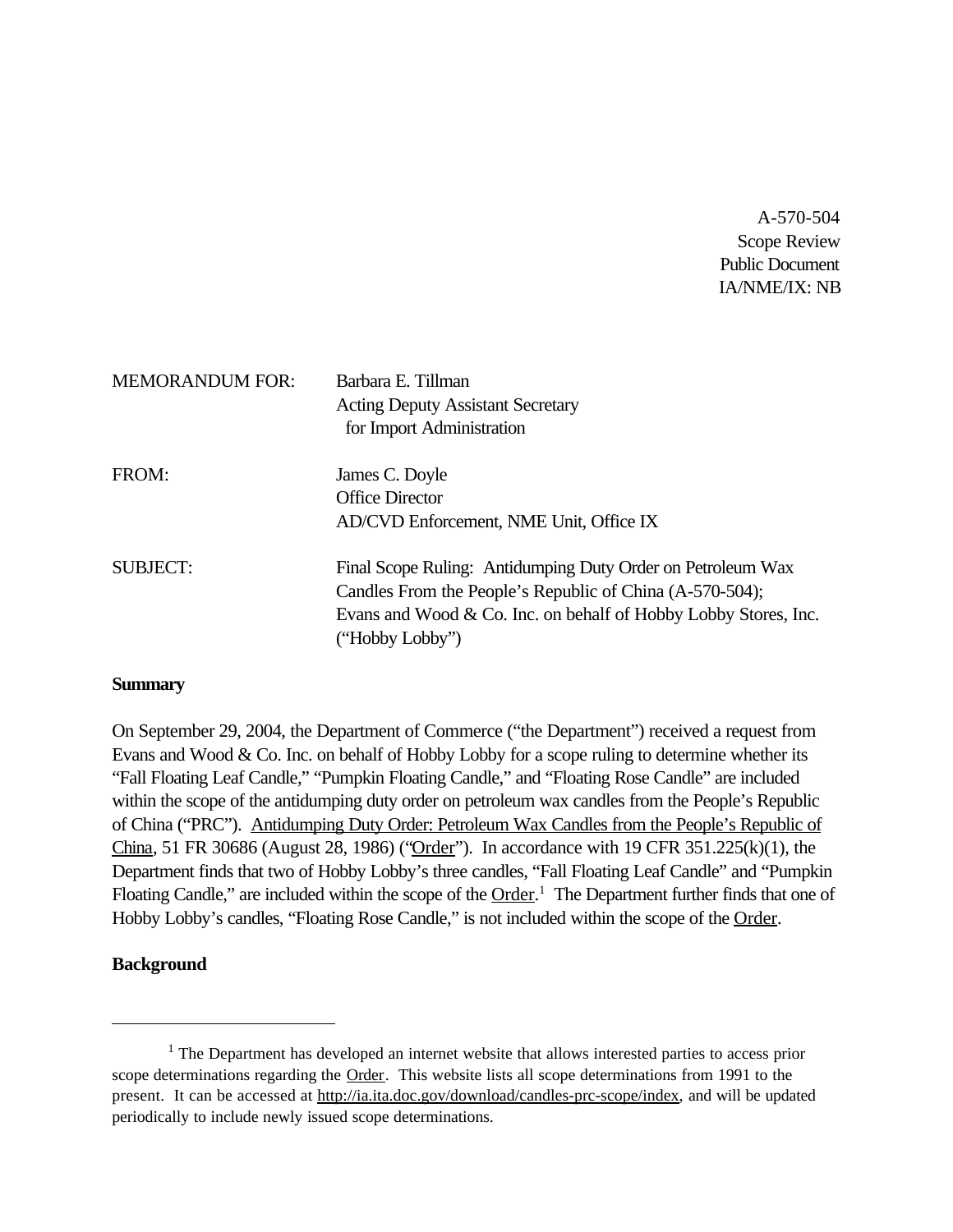On September 29, 2004, the Department received a letter from Evans and Wood & Co. Inc. requesting a scope ruling on a "Fall Floating Leaf Candle," "Pumpkin Floating Candle," and "Floating Rose Candle," that Hobby Lobby plans to import from the PRC. On November 5, 2004, the National Candle Association (the "NCA") submitted comments on Hobby Lobby's scope ruling requests.

### **Hobby Lobby's Scope Request**

Hobby Lobby argues that its "Fall Floating Leaf Candle," "Pumpkin Floating Candle," and "Floating Rose Candle" fulfill the July 1987 novelty candle exception because the candles are either specific to a holiday or in the form of identifiable objects and therefore qualify these candles to not be included within the scope of the Order pursuant to the novelty candle exception. See Russ Berrie & Co., Inc. v. United States, 57 F. Supp. 2d. 1184, 1194 (CIT 1999)("Russ Berrie"). Hobby Lobby provided samples of the three candles for the Department's review.

The first candle, identified as item number FLF179C, is described as a "Fall Floating Leaf Candle." This candle is made of 100% paraffin wax and Hobby Lobby argues, is shaped like a maple leaf and comes in fall colors green, red, and gold. This candle is a full, three-dimensional leaf with clearly defined, molded, and colored brown, leaf veins. According to Hobby Lobby, the leaf candle has defined leaf edges with veins imprinted on the leaf surface which are visible from various angles. Hobby Lobby argues that "Fall Floating Leaf Candle" is similar to a leaf candle the Department previously found to be outside the scope of the Order. See Final Scope Ruling – Antidumping Duty Order on Petroleum Wax Candles From the People's Republic of China (A-570-504); J.C. Penney (November 9, 2001) ("J.C. Penney Ruling").

The second candle, identified as item number FPF169C, is described as a "Pumpkin Floating Candle." This candle is composed of 100% paraffin wax and Hobby Lobby argues, is shaped like a pumpkin. According to Hobby Lobby, the candle is a three-dimensional orange colored pumpkin with defined grooves and a brown vine stem protruding from the top. Hobby Lobby contends that the vine stem protruding from the top of the candle and the ridges that further define the form on the candle which makes it identifiable as a pumpkin from various angles. Hobby Lobby also argues that this is a shape that has previously been found outside the scope of the Order. See Final Scope Ruling – Antidumping Duty Order on Petroleum Wax Candles From the People's Republic of China (A-570-504); JCPenney Purchasing Corp. (May 21, 2001) ("J.C. Penney Corp. Ruling").

The third candle, identified as item number 513044, is described as a "Floating Rose Candle." This candle is composed of 100% paraffin wax in the shape of a rose, with detailed, distinct flower petals that form the three-dimensional flower shape. Hobby Lobby describes the "Floating Rose Candle" as being a fully bloomed rose which can be recognized from various angles. Hobby Lobby argues that its "Floating Rose Candle" is similar to a rose candle the Department previously found to be outside the scope of the Order. See J.C. Penney Ruling.

Hobby Lobby states that all three candles are classified under HTS # 3406.00.0000. According to Hobby Lobby, all three candles are easily recognizable as a leaf, pumpkin, and rose and therefore, are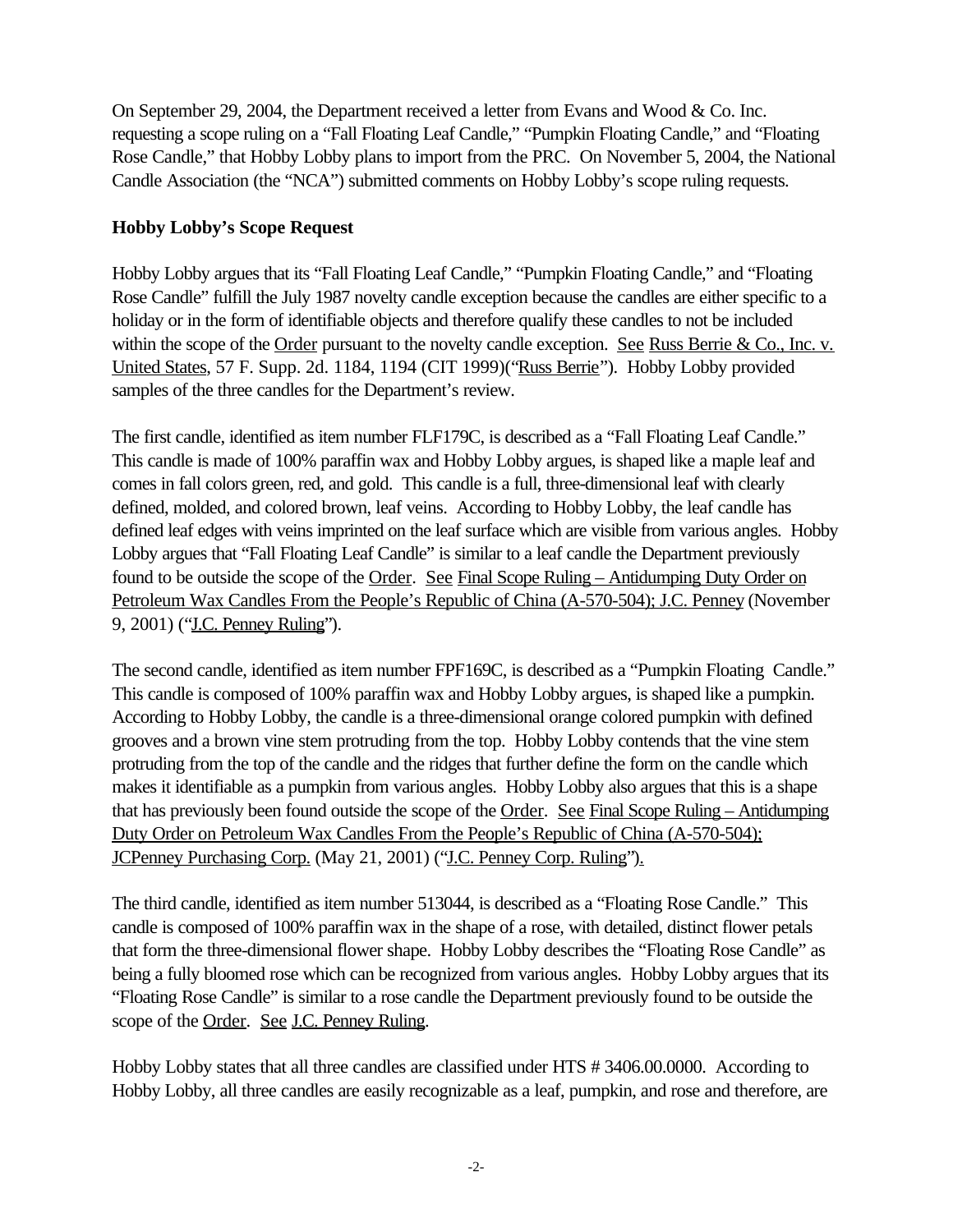identifiable objects and thus not covered by the scope of the Order. Hobby Lobby argues that these three candles are identifiable from "most" angles. Hobby Lobby points to the J.C. Penny ruling for uniform and consistent treatment of these items.<sup>2</sup>

# **NCA Comments**

The National Candle Association ("NCA") submitted comments regarding the above scope ruling request on November 5, 2004. In its comments, the NCA retraces the history of this antidumping duty order, including the import surges and resultant injury suffered by domestic manufacturers which prompted the original September 1985 antidumping petition. The NCA argues that the antidumping statute and antidumping duty orders are remedial in nature and exceptions to them should be construed as narrowly as possible to preserve the efficacy of the Order. In support of its assertion, the NCA cites a Court of International Trade d, with regard to the novelty exception, that "a candle must be specifically designed for use only in connection with a religious holiday or special event to fall within the novelty candle exception." See Russ Berrie. Thus, the NCA argues that the Department narrowly limited the novelty candle exception to figurine candles, candles shaped in the form of identifiable objects, and candles specifically designed for use only in connection with the holiday season.

In its submission, the NCA claims that all three of Hobby Lobby's candles are:

petroleum wax candles made in China having fiber- or paper-cored wicks. Hobby Lobby's candles are not in the shape of identifiable objects, they are not designed for use in connection with the holiday season and, therefore, they fall within the scope of the Order.

The NCA first argues that Hobby Lobby's "Fall Floating Leaf Candle" is almost identical to the "leaf" candle submitted by Hallmark, which the Department found is not recognizable from multiple angles. See Final Scope Ruling Hallmark Cards (May 19, 2004) at 7-8 ("Hallmark Ruling") (The Department determined that Hallmark's "Red Maple Leaf" candle was within the scope of the Order because the candle was not easily recognizable as a "dark green leaf with red berries" from most angles, and therefore not an identifiable object pursuant to the novelty candle exception). Therefore, the NCA argues that Hobby Lobby's "Fall Floating Leaf Candle" must included in the scope of the Order for the same reasons.

According to the NCA, Hobby Lobby's "Pumpkin Floating Candle" is only identifiable as a pumpkin when looking straight down on it, not from the majority of angles. The NCA references a ruling for a similar "pumpkin" candle from Endar Corp. that the Department determined was within the scope of the Order. See Final Scope Ruling Endar Corp. (February 13, 2002) ("Endar 2002") (the Department found Endar's "floating pumpkin lantern candle" was not in the shape of an identifiable object (a pumpkin), but was a round, a shape clearly identified in the scope of the Order). Regarding Hobby Lobby's "Floating Rose Candle," the NCA argues that it is not recognizable as a flower from a

<sup>&</sup>lt;sup>2</sup> Hobby Lobby does not specify which J.C. Penny ruling they are referencing in this instance.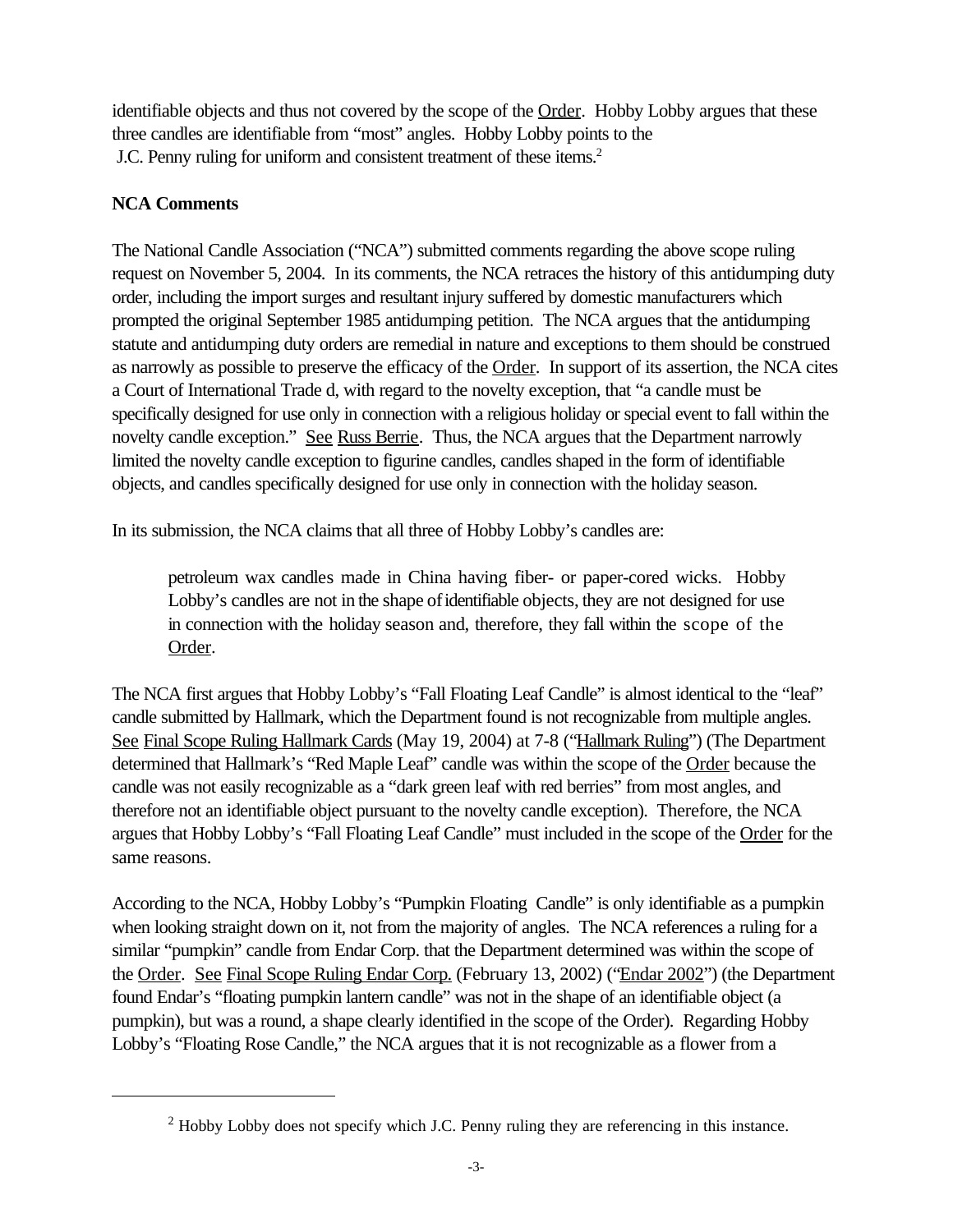majority of angles, including from the bottom and sides. According to the NCA, it is only discernable as a flower when looking straight onto the top of the candle. The NCA states that Hobby Lobby's "Floating Rose Candle" is similar to Premier's "tulip lantern" candle, which the Department found was not recognizable as a tulip from all angles. See Final Scope Ruling Premier Candle Corporation (February 25, 2004) at 5 ("Premier Candle Ruling"). The NCA also points to the ruling on Hallmark's leaf candles as additional support that Hobby Lobby's "Floating Rose Candle" does not qualify as an identifiable object and therefore must be included within the scope of the Order. See Hallmark Ruling.

#### **Legal Framework**

The regulations governing the Department's antidumping scope determinations are found at 19 CFR 351.225 (2004). On matters concerning the scope of an antidumping duty order, the Department first examines the descriptions of the merchandise contained in the petition, the initial investigation, and the determinations of the Secretary (including prior scope determinations) and the U.S. International Trade Commission ("ITC"). This determination may take place with or without a formal inquiry. If the Department determines that these descriptions are dispositive of the matter, the Department will issue a final scope ruling as to whether or not the subject merchandise is covered by the order. See 19 CFR 351.225(k)(1).

Conversely, where the descriptions of the merchandise are *not* dispositive, the Department will consider the five additional factors set forth at 19 CFR  $351.225(k)(2)$ . These criteria are: (1) the physical characteristics of the merchandise; (2) the expectations of the ultimate purchasers; (3) the ultimate use of the product; (4) the channels of trade in which the product is sold; and (5) the manner in which the product is advertised and displayed. The determination as to which analytical framework is most appropriate in any given scope inquiry is made on a case-by-case basis after consideration of all evidence before the Department.

In the instant case, the Department has evaluated Hobby Lobby's requests in accordance with 19 CFR  $351.225(k)(1)$  and finds that the descriptions of the products contained in the petition, the initial investigation, and the determinations of the Secretary (including prior scope determinations) and the ITC are dispositive with respect to Hobby Lobby's "Fall Floating Leaf Candle," "Pumpkin Floating Candle," and "Floating Rose Candle." Therefore, for these candles, the Department finds it unnecessary to consider the additional factors set forth at 19 CFR 351.225(k)(2).

Documents and parts thereof from the underlying investigation that the Department deemed relevant to this scope ruling were made part of the record of this determination and are referenced herein. Documents that the Department did not present, or place on the record, do not constitute part of the administrative record for this scope determination.

In its petition of September 4, 1985, the NCA requested that the investigation cover:

{c}andles {which} are made from petroleum wax and contain fiber or paper-cored wicks. They are sold in the following shapes: tapers, spirals, and straight-sided dinner candles; rounds, columns, pillars; votives; and various wax-filled containers. These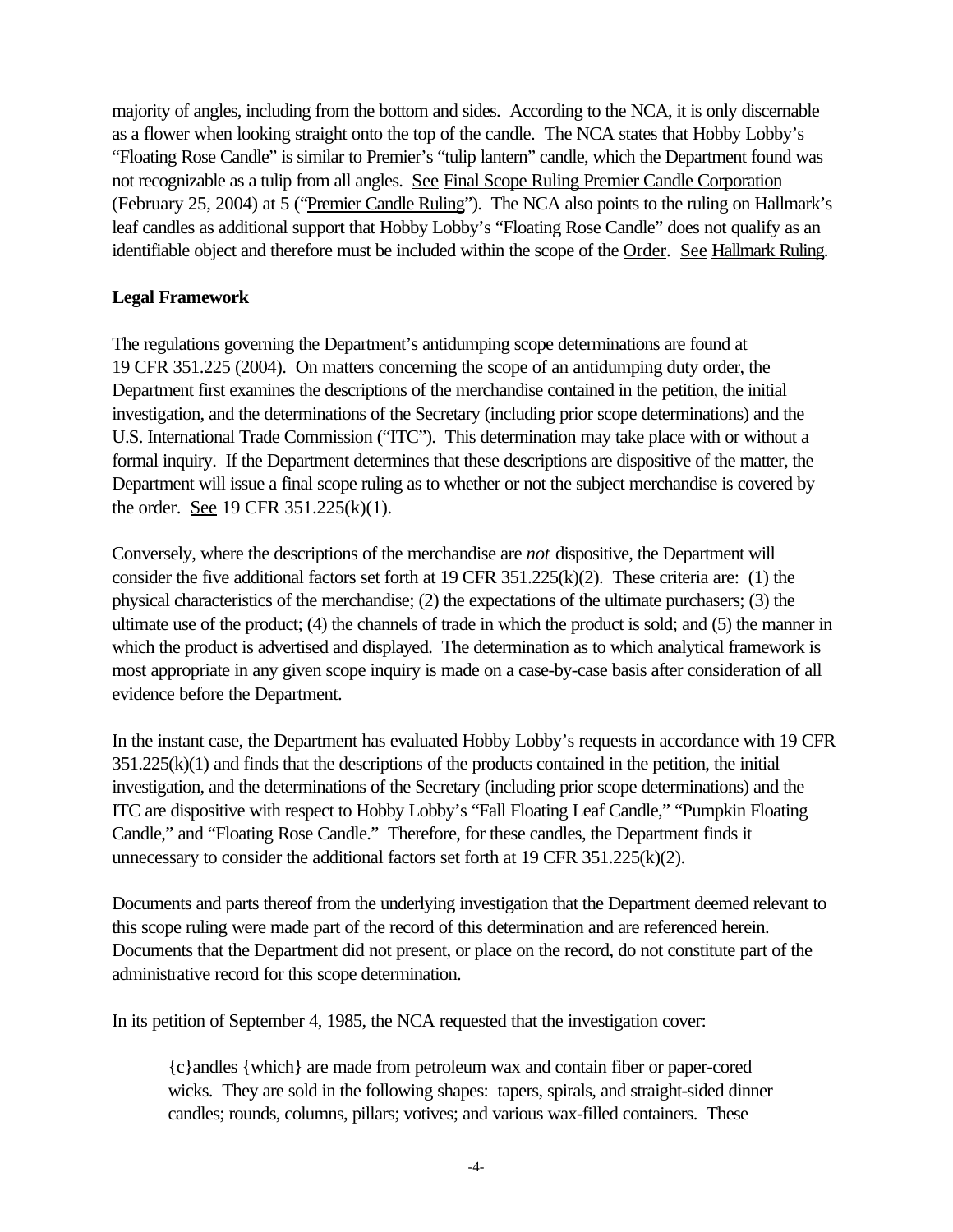candles may be scented or unscented ... and are generally used by retail consumers in the home or yard for decorative or lighting purposes.

See Antidumping Petition (September 4, 1985), at 7.

The Department defined the scope of the investigation in its notice of initiation. This scope language carried forward without change through the preliminary and final determinations of sales at less than fair value and the eventual antidumping duty order:

{c}ertain scented or unscented petroleum wax candles made from petroleum wax and having fiber or paper-cored wicks. They are sold in the following shapes: tapers, spirals, and straight-sided dinner candles; rounds, columns, pillars, votives; and various wax-filled containers.

See Petroleum Wax Candles from the People's Republic of China: Initiation of Antidumping Duty Investigation, 50 FR 39743 (September 30, 1985); Petroleum Wax Candles from the People's Republic of China: Preliminary Determination of Sales at Less Than Fair Value, 51 FR 6016 (February 19, 1986); Petroleum Wax Candles from the People's Republic of China: Final Determination of Sales at Less Than Fair Value, 51 FR 25085 (July 10, 1986) ("Final Determination"); and Order.

The ITC adopted a similar definition of the "like product" subject to its determinations, noting that the investigations did not include "birthday, birthday numeral and figurine type candles." See Candles from the People's Republic of China: Determination of the Commission in Investigation No. 731-TA-282 (Final), Publication 1888 (August 1986) ("ITC Determination"), at 4, note 5, and A-2.

Also of relevance to the present scope inquiry is the Department's instructions to the U.S. Customs Service (now renamed U.S. Customs and Border Protection ("CBP")) (see Letter from the Director, Office of Compliance, to Burditt, Bowles & Radzius, Ltd., July 13, 1987 ("CBP Notice") issued in connection with a July 1987 scope determination concerning an exception from the Order for novelty candles, which states:

The Department of Commerce has determined that certain novelty candles, such as Christmas novelty candles, are not within the scope of the antidumping duty order on petroleum-wax candles from the People's Republic of China (PRC). Christmas novelty candles are candles specially designed for use only in connection with the Christmas holiday season. This use is clearly indicated by Christmas scenes and symbols depicted in the candle design. Other novelty candles not within the scope of the order include candles having scenes or symbols of other occasions (*e.g.*, religious holidays or special events) depicted in their designs, figurine candles, and candles shaped in the form of identifiable objects (*e.g.*, animals or numerals).

See CBP Notice (*emphasis added*).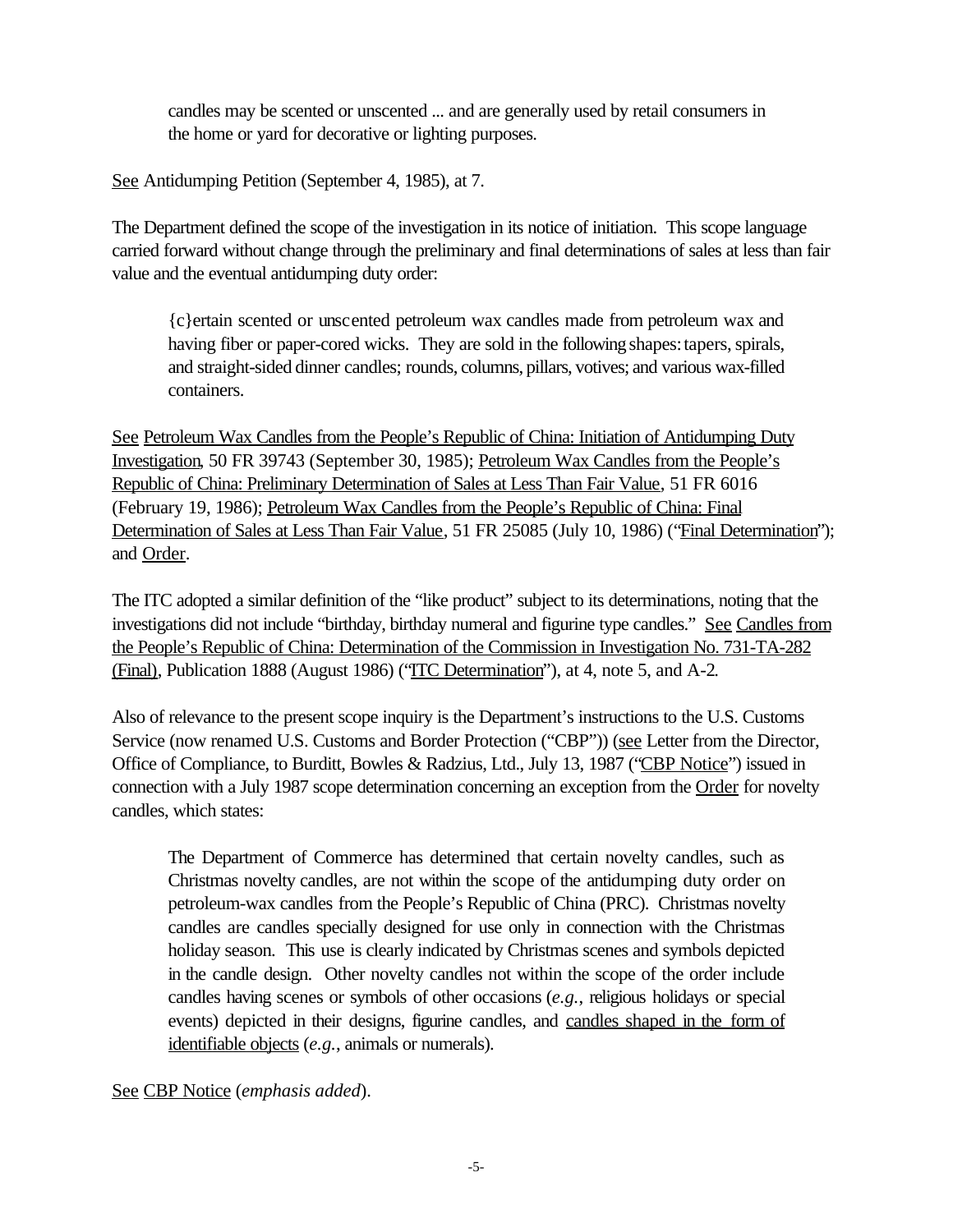When determining whether a particular product claimed as a novelty candle is within the scope of the Order, the Department's first line of inquiry is whether the shape of the candle falls within those shapes listed by the inclusive language of the Order's scope, *i.e.*, "tapers, spirals, and straight-sided dinner candles; rounds, columns, pillars, votives; and various wax-filled containers." If a candle falls within one of the above-delineated shapes, it will be determined to be within the Order's scope. Candles of a shape not listed by the inclusive language of the Order's scope will then be evaluated to determine whether they are "scented or unscented petroleum wax candles made from petroleum wax and having fiber or paper-cored wicks."

In November 2001, the Department changed its practice on the issue of candle shapes. See Final Scope Ruling – Antidumping Duty Order on Petroleum Wax Candles From the People's Republic of China (A-570-504); J.C. Penney (November 9, 2001) ("J.C. Penney Ruling"). In this ruling, the Department reviewed the text of the scope of the Order, beginning with the text of the first sentence of the scope which covers "{c}ertain scented or unscented petroleum wax candles made from petroleum wax and having fiber or paper-cored wicks." See Order. The text following this broad inclusive sentence provides a list of shapes; this list is not modified by any express words of exclusivity. The result of our prior practice of not including within the scope of the Order candles of a shape other than those specifically listed in the Order was inconsistent with the fact that the candles were "scented or unscented petroleum wax candles made from petroleum wax and having fiber or paper-cored wicks."<sup>3</sup> In the J.C. Penney Ruling, the Department determined to revise this practice because it had the effect of narrowing the broad coverage of the first sentence of the Order's scope. The list of shapes in the second sentence of the Order's scope does not provide a textual basis for such a narrowing of the coverage of the first sentence of the Order's scope. Accordingly, to give full effect to the first sentence of the inclusive language of the scope, the Department now will normally evaluate whether candles of a shape not listed by the inclusive language of the Order's scope are scented or unscented petroleum wax candles made from petroleum wax and having fiber or paper-cored wicks.

This approach of evaluating such candles in light of the entire text of the Order's scope is in keeping with the opinion of the Court of International Trade ("CIT"), noting that a better approach in scope rulings is to avoid subjective issues of intent and, instead, look to the petition's language to determine whether the class or kind of merchandise at issue was expressly included. Duferco Steel, Inc. v. United States, 146 F. Supp. 2d 913 (May 29, 2001) ("Duferco Steel"). Such an approach is a departure from past CIT precedent that required the Department to give ample deference to the NCA's intent when examining a petition's description of the subject merchandise. See, e.g., Torrington Co. v. United States, 995 F. Supp. 117, 121 (CIT 1998).

<sup>&</sup>lt;sup>3</sup> See, e.g., Final Scope Ruling - Antidumping Duty Order on Petroleum Wax Candles From the People's Republic of China (A-570-504); Endar Corp. (January 11, 2000) ("Endar") ("dragonfly" candle, in the shape of a rough-hewn stone with a dragonfly carved on top, not within scope because it is of a shape not listed by the scope), and Final Scope Ruling – Antidumping Duty Order on Petroleum Wax Candles From the People's Republic of China (A-570-504); American Drug Stores, Inc. (March 16, 1998) (sphere or ball-shaped candle not within scope because it is a shape not listed by the scope).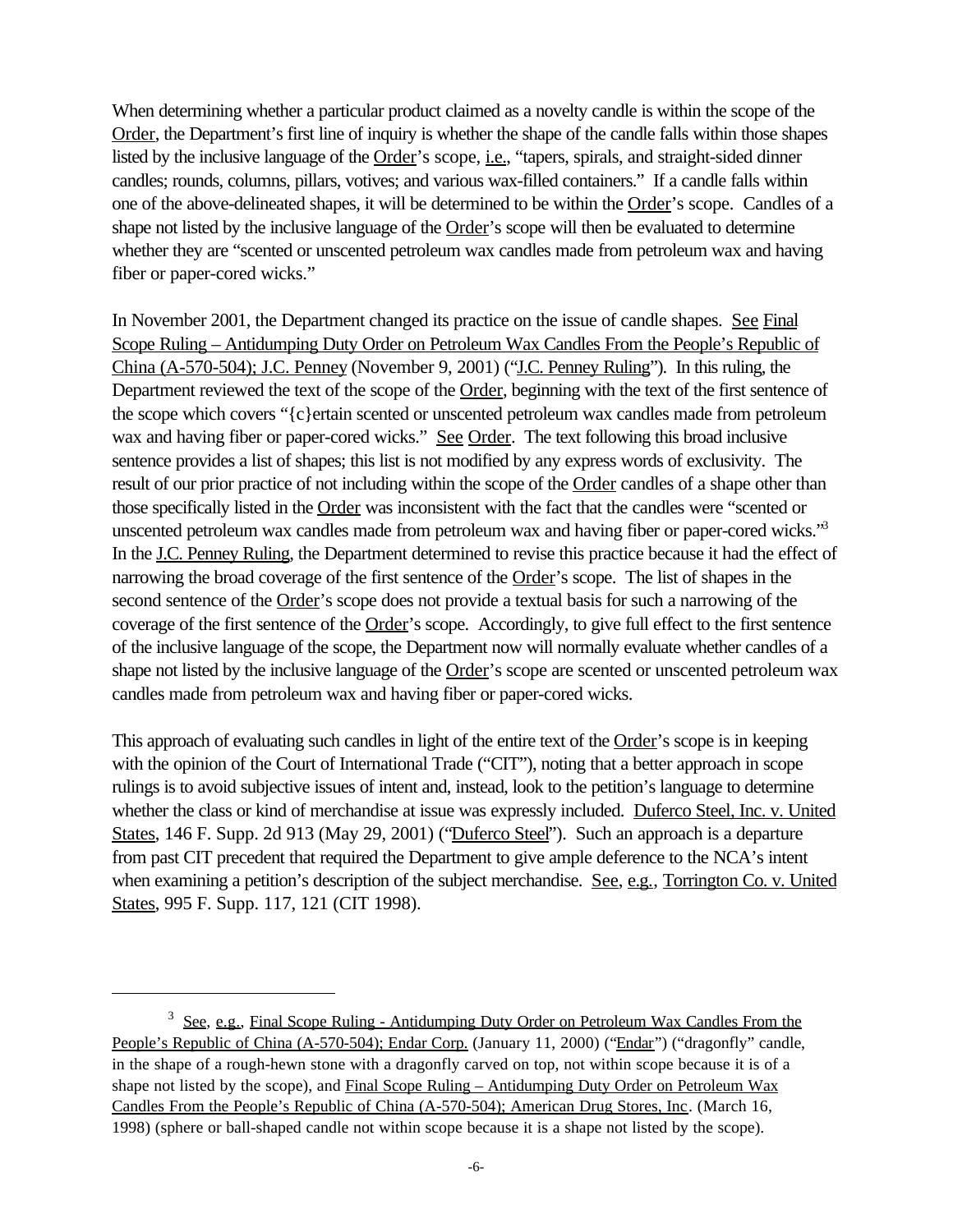Although the specific scope decision in Duferco Steel has been overturned by the United States Court of Appeals of the Federal Circuit ("CAFC") in Duferco Steel, Inc. v. United States, 296 F.3d 1087 (Fed. Cir. 2002) ("Duferco Steel II"), we do not believe that the CAFC's decision undermines the Department's decision in the J.C. Penney Ruling. The plain language of the scope of the Order clearly states "{c}ertain scented or unscented petroleum wax candles made from petroleum wax and having fiber or paper-cored wicks . . . sold in the following shapes: tapers, spirals, and straight-sided dinner candles; rounds, columns, pillars, votives; and various wax-filled containers" are included within the scope of the Order. Thus, the Order offers a descriptive list of the shapes of candles included within the Order, but, as the courts have recognized, there is no requirement that every single product covered must be identified in the scope. More specifically, the CAFC has stated that "the petitions that led to the issuance of the order did not need to specifically identify the {product} in order to cover {it}; our precedent, to say nothing of the regulations, makes clear that neither a petition nor an antidumping or countervailing duty order requires that level of specificity."<sup>4</sup> The CAFC further stated "{a}s a matter of law, a petition need not list the entire universe of products . . . in order {for the petition} to cover those products."<sup>5</sup> Thus, as applied to this Order, there is no requirement, nor is it possible, for all the shapes of candles to be listed.<sup>6</sup> In fact, if the list were exhaustive, there would have been no need for the Department to render a decision on novelty candles or any other candle that was not explicitly listed as a shape in the scope of the Order. However, the Department did render the novelty candle exception that offered a narrowly construed exception, leaving all other petroleum wax candles from the PRC covered by the Order.

If the Department determines that the candle is made from petroleum wax and has a fiber or papercored wick, but the candle possesses characteristics set out in the CBP Notice, it will not fall within the scope of the Order. In order for a candle to qualify for this exception, the characteristic which is claimed to render it a novelty candle (i.e., the shape of an identifiable object or a holiday-specific design) should be easily recognizable in order for the candle to merit not being included within the scope of the Order. Specifically, among other determining factors, the Department will examine whether the characteristic is identifiable from most angles and whether or not it is minimally decorative, e.g., small and/or singularly placed on the candle. If the identifiable object or holiday-specific design is not identifiable from most angles, or if the design or characteristic is minimally decorative, the Department may determine that the candle is included within the scope of the Order. See J.C. Penney Corp. Ruling; Final Scope Ruling – Antidumping Duty Order on Petroleum Wax Candles From the People's Republic of China (A-570-504); San Francisco Candle Co. (Feb. 12, 2001) ("SFCC"); and Endar. If a candle does not possess the characteristics set out in the July 1987 novelty candle exception, and it is a scented or unscented petroleum wax candle made from petroleum wax and having

 $^5$  <u>Id</u>.

<sup>4</sup> Novosteel SA v. United States, 284 F.3d 1261, 1264 (Fed. Cir. 2002).

<sup>&</sup>lt;sup>6</sup> See Petroleum Wax Candles from China, USITC Pub. No. 3226 Investigation No. 731-TA-282 (Review) (August 1999) ("USITC Pub. No. 3226"), at 18 ("Candles come in a wide variety of shapes and sizes. Major U.S. candle manufacturers reportedly will offer 1,000 to 2,000 varieties of candles in their product lines.").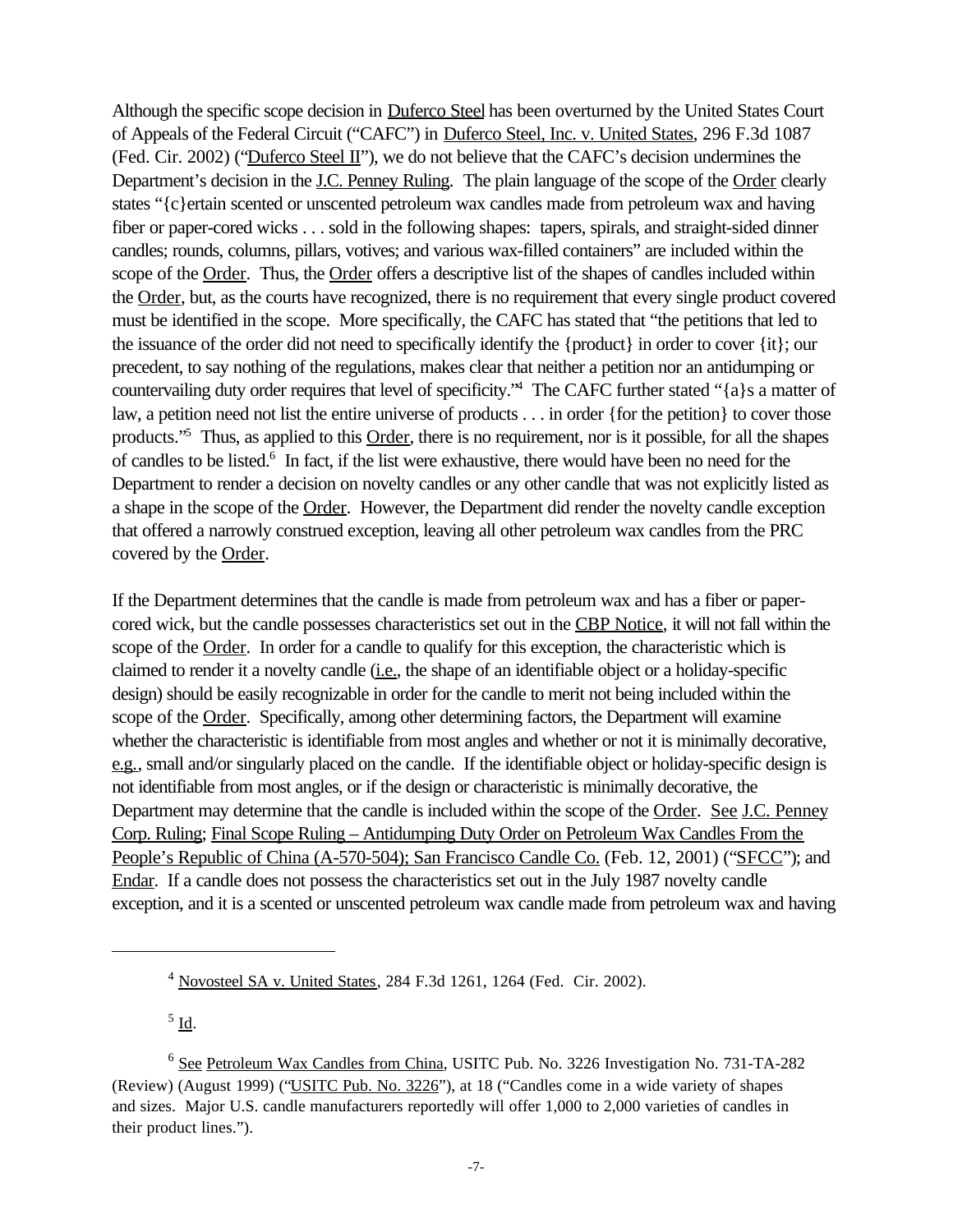fiber or paper-cored wick, the Department will determine that the candle is within the scope of the Order.

# **Analysis**

With respect to the instant requests, we find that for the reasons outlined below, two of Hobby Lobby's three candles, "Fall Floating Leaf Candle" (FLF179C) and "Pumpkin Floating Candle" (FPF169C), fall within the scope of Order, because they are not recognizable objects. The Department has further determined that one candle, "Floating Rose Candle" (513044), is not included within the scope of the Order because it is discernible as a rose from multiple angles and thus falls within the July 1987 novelty exception. Our analysis of each of these candles is provided below.

# **"Fall Floating Leaf Candle" (FLF179C)**

Hobby Lobby contends that because the "Fall Floating Leaf Candle" is in the shape of an identifiable object and is discernible as a leaf from a majority of angles, it qualifies for the novelty candle exception. Hobby Lobby points to the fact that its leaf shaped candle has defined edges with veins imprinted on the leaf surface which are visible from various angles.

We disagree with Hobby Lobby's argument that the "Fall Floating Leaf Candle" is in the shape of an identifiable object, and therefore, should not be included within the scope of the Order. Pursuant to the Department's change in practice stated in J.C. Penney Scope Ruling, if a candle is not in a shape specifically listed in the scope of the Order, it will not automatically be excluded from the scope of the Order. See J.C. Penney Scope Ruling. Instead, the Department will normally evaluate whether the candle is a scented or unscented petroleum wax candle made from petroleum wax and having a fiber or paper-cored wick. Hobby Lobby's "Fall Floating Leaf Candle" is a petroleum wax candle with a wick.<sup>7</sup> Therefore, we must evaluate whether the characteristics of this candle bring it outside the scope of the Order pursuant to the novelty candle exception detailed in the CBP Notice and our interpretation set forth in the J.C. Penney Scope Ruling.

Based on Hobby Lobby's comments, we examined whether this candle is in the shape of an identifiable object. We find that this candle is not recognizable from a majority of angles as a "leaf." See J.C. Penney Corp. Ruling (where J.C. Penney's "Autumn Leaf" candle was determined to be outside of the scope because it was identifiable as a leaf from most angles, i.e., when viewed from above, the sides and the bottom); see also SFCC, 265 F. Supp. 2d at 1379-1382. In the instant scope request, the supposed leaf characteristics consist of slightly raised brown lines (veins) on the top of the candle only and jagged edging, which does not render the candle easily recognizable as a leaf except when viewing the candle from above. The "veins" on the candle, a distinguishing feature of the leaf candle, are only visible when viewing the candle from above. Furthermore, when viewing the candle from multiple side views, it is not readily discernible as a leaf. The candle is only recognizable as a leaf when viewing it from the top. Therefore, because this candle is not easily recognizable as a "leaf" from multiple angles,

 $<sup>7</sup>$  Hobby Lobby did not specify what type of wick is used in its "Fall Floating Leaf Candle."</sup>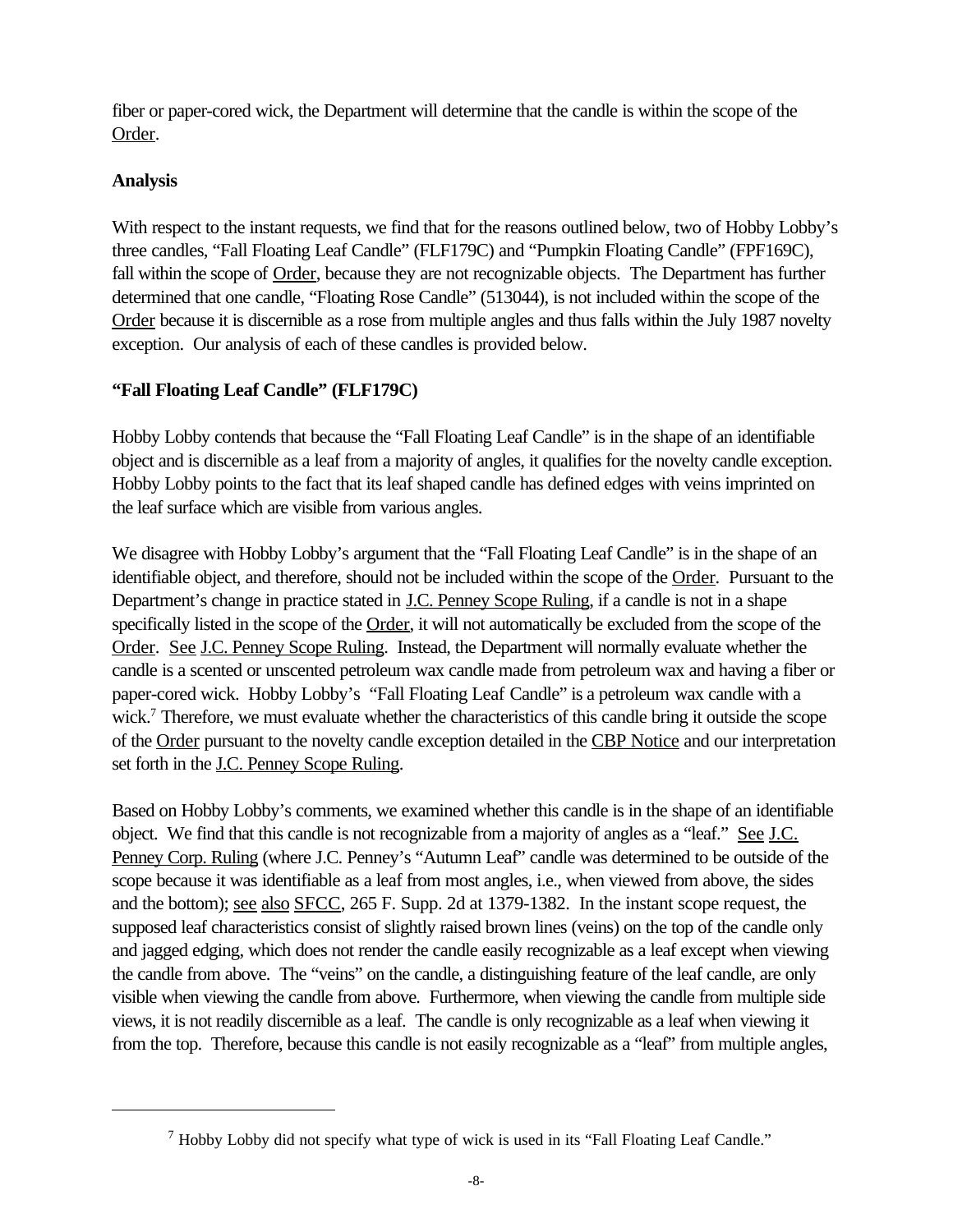it is not an identifiable object pursuant to the novelty candle exception and falls within the scope of the Order.

### **"Pumpkin Floating Candle"**

Hobby Lobby contends that because the "Pumpkin Floating Candle" is in the shape of an identifiable object and is discernible as a pumpkin from a majority of angles, it qualifies for the novelty candle exception. Hobby Lobby points to the fact that its pumpkin shaped candle has defined grooves and a brown vine stem protruding from the top and argues that it is thus identifiable as a pumpkin from various angles.

We disagree with Hobby Lobby's argument that the "Pumpkin Floating Candle" is in the shape of an identifiable object, and therefore, should not be included within the scope of the Order. Pursuant to the Department's change in practice stated in J.C. Penney Scope Ruling, if a candle is not in a shape specifically listed in the scope of the Order, it will not automatically be excluded from the scope of the Order. See J.C. Penney Scope Ruling. Instead, the Department will normally evaluate whether the candle is a scented or unscented petroleum wax candle made from petroleum wax and having a fiber or paper-cored wick. Hobby Lobby's "Pumpkin Floating Candle" is a petroleum wax candle with a wick.<sup>8</sup> Therefore, we must evaluate whether the characteristics of this candle bring it outside the scope of the Order pursuant to the novelty candle exception detailed in the CBP Notice and our interpretation set forth in the J.C. Penney Scope Ruling.

Based on Hobby Lobby's comments, we examined whether this candle is in the shape of an identifiable object. We find that this candle is round in shape with a repeating pattern of vertical grooves on the outer surface, a flat bottom, and a rudimentary brown vine stem protruding on top. The Department agrees with the NCA that Hobby Lobby's "Pumpkin Floating Candle" is only discernible as a pumpkin when viewing the candle from above, and even then the Department finds that the vertical grooves and flat bottom do not distinguish this candle exclusively as a pumpkin. Therefore, we find that the "Pumpkin Floating Candle" is not identifiable as a pumpkin from the majority of angles. See Endar 2002. When viewed from the side, this candle could appear to be an orange round with grooves, and therefore could be discerned as an object other than a pumpkin (*i.e.*, a tangerine, tomato, or simply a geometric design). We find that this candle lacks sufficient detail and sufficient accurate dimensional proportionality to make it identifiable exclusively as a pumpkin. For example, the top of the candle has a brown extrusion with a wick in its center, that is purportedly a stem; however, that design feature itself does not solely evoke a stem's appearance. Because this candle is not readily recognizable and identifiable as a pumpkin from multiple angles, we find that it is not an identifiable object and, therefore, it does not qualify for the novelty exception as an identifiable object. Thus, the Department finds that Hobby Lobby's "Pumpkin Floating Candle" does not fall under any exception, and is therefore included within the scope of the Order.

# **"Floating Rose Candle" (513044)**

<sup>&</sup>lt;sup>8</sup> Hobby Lobby did not specify what type of wick is used in its "Pumpkin Floating Candle."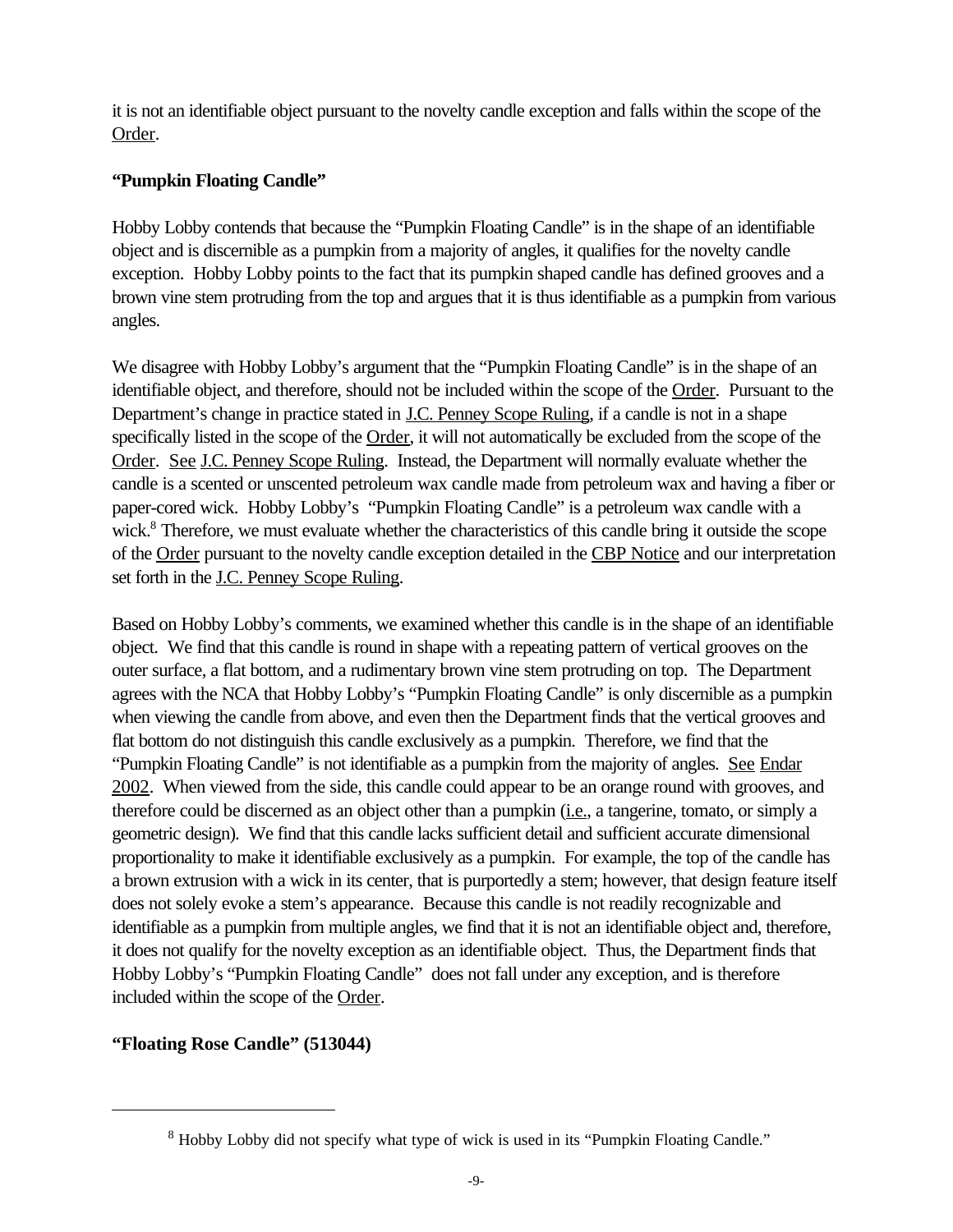Hobby Lobby contends that because the "Floating Rose Candle" is in the shape of an identifiable object and is discernible as a rose from a majority of angles, it qualifies for the novelty candle exception. Hobby Lobby points to the fact that its rose shaped candle has detailed, distinct petals that form a full three-dimensional flower shape which makes it identifiable as a rose from various angles.

We agree with Hobby Lobby's argument that the "Floating Rose Candle" is in the shape of an identifiable object, and therefore, should not be included within the scope of the Order. Pursuant to the Department's change in practice stated in <u>J.C. Penney Scope Ruling</u>, if a candle is not in a shape specifically listed in the scope of the Order, it will not automatically be excluded from the scope of the Order. See J.C. Penney Ruling. Instead, the Department will normally evaluate whether the candle is a scented or unscented petroleum wax candle made from petroleum wax and having a fiber or paper-cored wick. Hobby Lobby's "Floating Rose Candle" is a petroleum wax candle with a wick.<sup>9</sup> Therefore, we must evaluate whether the characteristics of this candle bring it outside the scope of the Order pursuant to the noveltycandle exceptiondetailed inthe Customs Notice and our interpretation set forthinthe J.C. Penney Ruling.

Based on Hobby Lobby's comments, we examined whether this candle is in the shape of an identifiable object. This candle is in the shape of an open rose blossom with carved individual petals rising from the base. When viewing the candle from multiple angles, the petals of the rose are layered and three dimensional and therefore identifiable as anopenrose bloom from most angles. The candle is identifiable as a rose due to its three dimensional style with its clearly defined and individually molded petals that are visible rising from the base of the candle. The Department finds that this candle is shaped as an identifiable object (an open rose blossom) and is identifiable as such from most angles. See J.C. Penney Ruling. Therefore, this candle falls within the July 1987 novelty candle exception. The Department finds that Hobby Lobby's "Floating Rose Candle" is anidentifiable object and therefore, this candle is not included within the scope of the Order.

#### **Recommendation**

Basedonthe preceding analysis, we recommend that the Department find that two ofHobbyLobby'sthree candles, "FallFloatingLeaf Candle" (FLF179C) and "Pumpkin Floating Candle" (FPF169C), fall within the scope of the Order. The Department further recommends finding that one candle, "Floating Rose Candle" (513044), is not included within the scope of the Order. If you agree, we will send the attached letter to the interested parties, and will notify CBP of our determination.

Agree Disagree

<sup>9</sup> Hobby Lobby did not specify what type of wick is used in its "Floating Rose Candle."